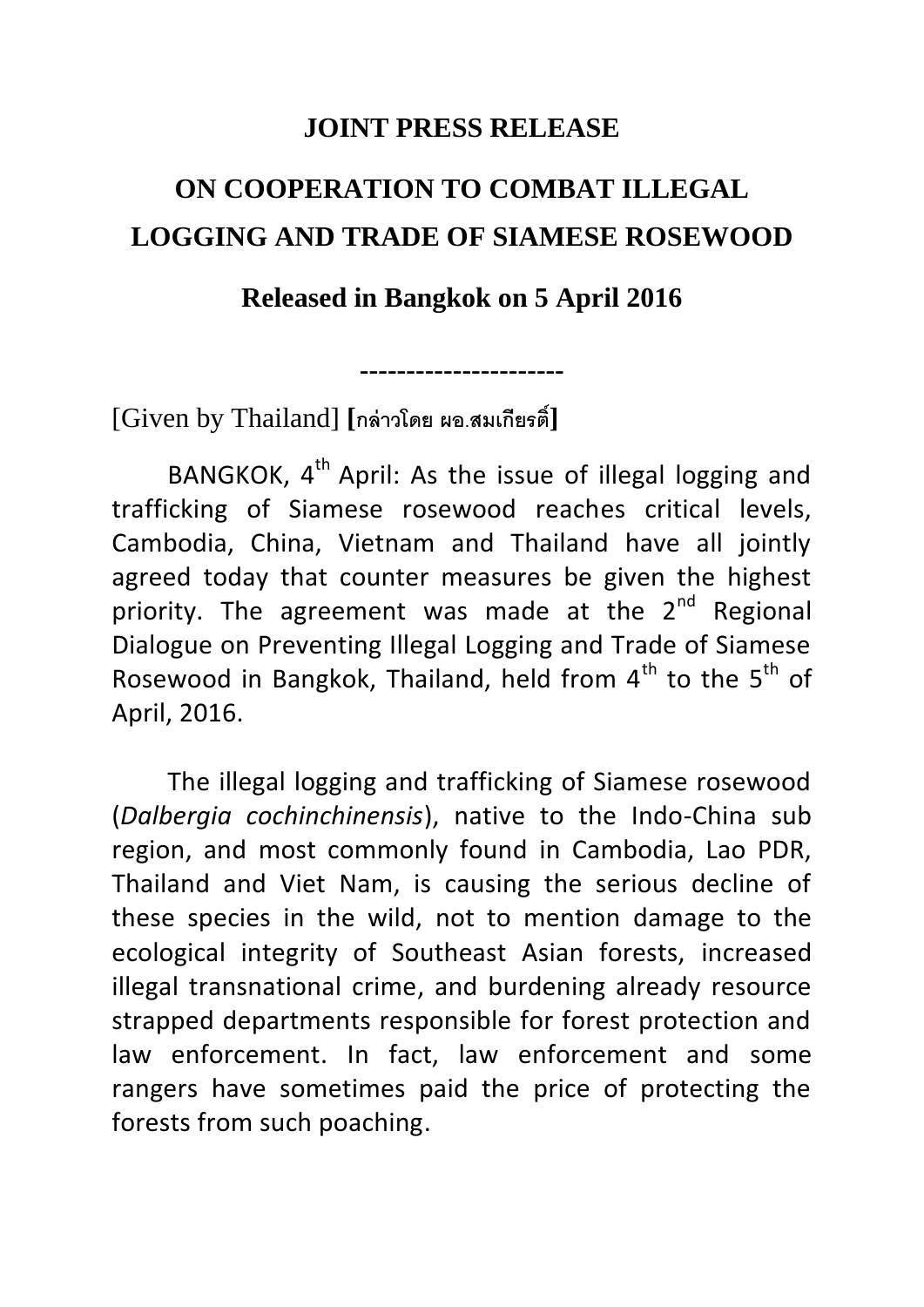[Given by China]

In coming to such an agreement, the range countries have understood the importance of taking on responsibility for the protection of their natural heritage, in hopes that the species continues to survive and flourish in the future. Meanwhile, collaboration and cooperation from China is recognized as important to the success of their efforts to combat the illegal logging and trade of Siamese Rosewood in the region. Of equal importance, the countries feel, is the need to conserve biodiversity and eco-systems, both of which are essential for the well-being, food security and good health of all. It is essential, they feel, that these must be preserved at all costs, while organized criminal elements, known to be illegally exploiting natural resources, must not be allowed to profit at the expense of society.

## [Given by Cambodia]

Each country presented extensive reports, accompanied by a variety of lengthy actions, clearly showing their commitment to the cause. Nevertheless, it became increasingly apparent that the complexity of illegal cutting and trading issues required the better cooperation and collaboration of all stakeholders, not least government, nongovernment and private sector organizations, as well as civil society. Capacity building, increased manpower and institutional support were highlighted as areas that could be improved. The countries also agreed to increase the cooperation between the relevant parties to facilitate intelligence-led investigations to help identify and interdict major criminals and, in turn, eliminate the illegal rosewood logging and trade once and for all.